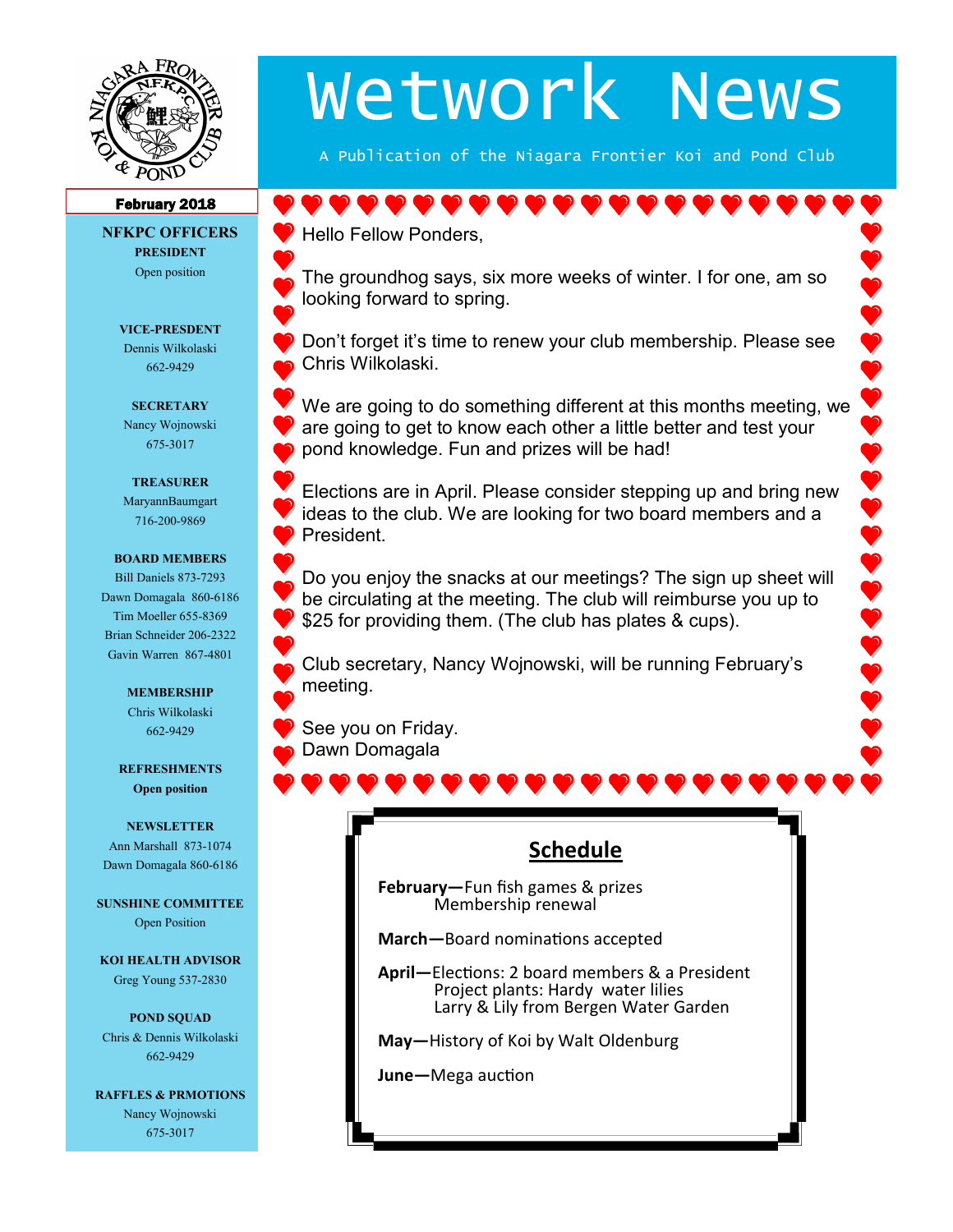

**June: July: Aug.: Sep.: Oct.: Nov.:** 

**Dec.: Christmas Party**

General info: 8-9 bottles of pop, some diet

Any refreshments or snacks of your choice: Cheese & Crackers, veggies, fruit, chips, dip, pepperoni, salad, jello, cookies, cake, brownies, etc.

We do not have use of any kitchen supplies, so you may need to bring serving utensils, trays, bowls, baskets, knives, or whatever is needed to serve your type of refreshments

The club will provide: Coffee, hot cups, creamer, sugar, small plates, paper cups, plastic silverware, napkins